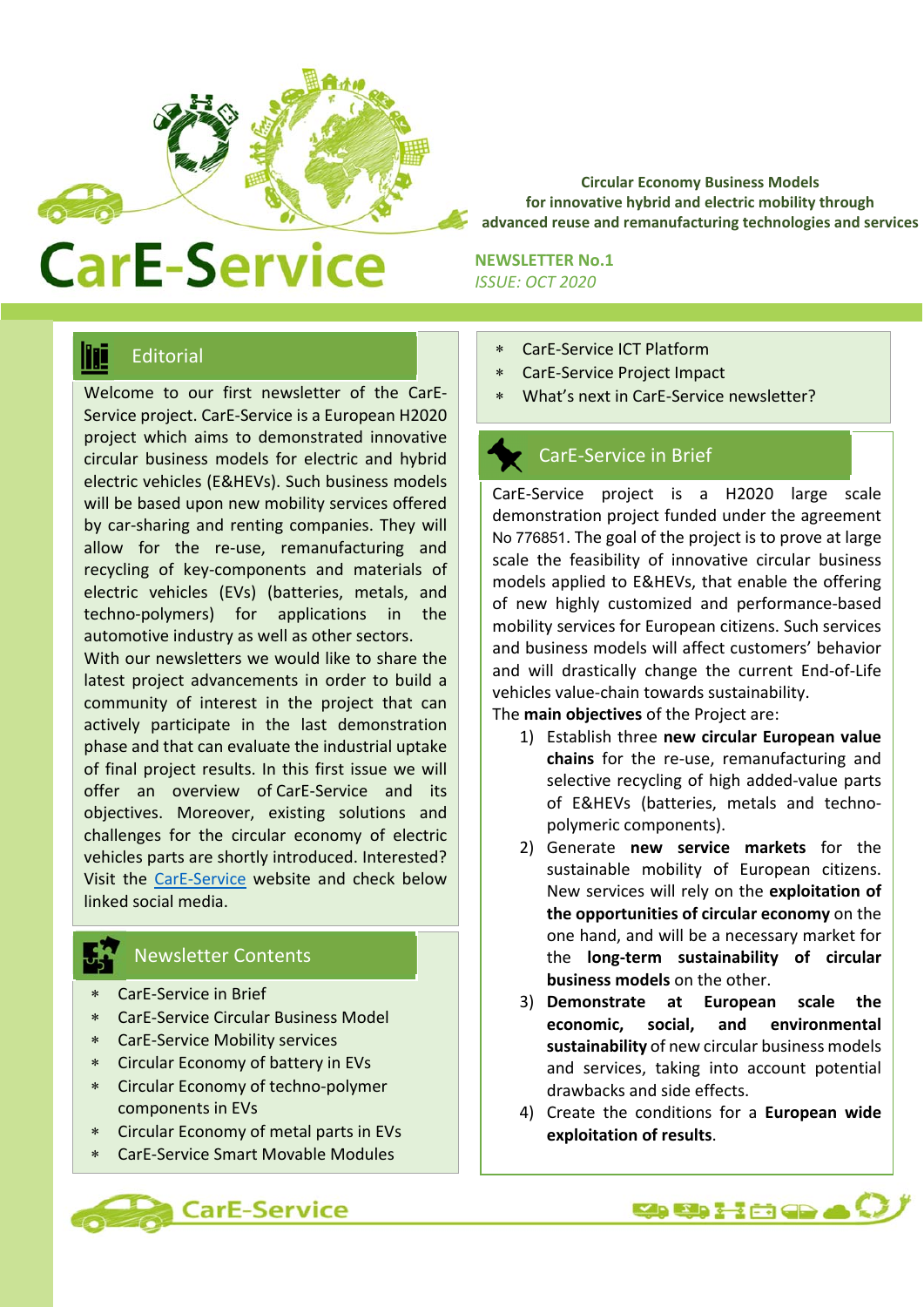



www.careserviceproject.eu

#### CarE‐Service Circular Business Model Development

#### **Manufacturing E&EHVs**

Thanks to innovative circular economy practices key parts and components of E&HEV including batteries, metals and techno‐polymers will be re‐designed and manufactured so that they can be easily disassembled, remanufactured, and recycled. Moreover, recovered parts and materials will be used in the production of new or remanufactured vehicles.

#### **Recovery E&HEVs**

Disassembled parts of the vehicles such as batteries, metals and techno‐ polymers that cannot be instantly reused will be recovered through different circular economy approaches of recycling and remanufacturing and they will be used in the automotive industry or other sectors.

The CarE‐Service platform will support operation and logistics as well as the purchase of recovered parts.



#### **Sharing and maintaining**

The use of E&HEV in car-sharing will be made, maintained and upgraded with recovered parts and materials so that not only fleet costs will considerably decrease, but also car sharing will be more environmentally, economically and socially sustainable. An ICT Platform will support a

marketplace where re-used, remanufactured and recycled parts are marketed for fleet management.

#### **Disassembly and testing**

At the EoL of E&HEVs, valuable parts will be disassembled through Smart Movable Modules (SMMs). SMMs are trucks with advanced equipment for disassembling key components and testing/certifying the parts to be used by maintenance workshops/ re‐manufacturers or other companies in the recovery value chain provided through the CarE‐Service market

#### CarE‐Service Mobility Services

At present car ownership is still the preferred option by customers. However, due to the recent debates on climate change, people are more environmentally conscious and wish to reduce their carbon footprint. Thus, both manufacturers and consumers are urged to reconsider their car-use models towards more sustainable and circular business models, such as electrical car-sharing and leasing/renting programs.

In CarE-Service project parts expertise in circular Business Model Linköping University (LiU) and (National Research Council of Italy) STIIMA-CNR are designing an innovative circular economy business model based on customized mobility services which could enhance the diffusion of circular economy practices for EVs. E‐VAI electric sharing mobility services company implements its experience on using EVs as sharing mobility providers to testify the sustainability of multi‐modality services within the designed business model through the project. Such services will be based on:

- **Non‐ownership business model** (electric and hybrid electric car sharing)
- **Performance oriented** (improve user experience and citizens' quality of life)
- **High customization** (service will be offered to both private and business customers in urban and rural areas)
- **Multi‐modal system** (combination of hybrid and electric cars, electric mopeds, motor bikes and public transportation)



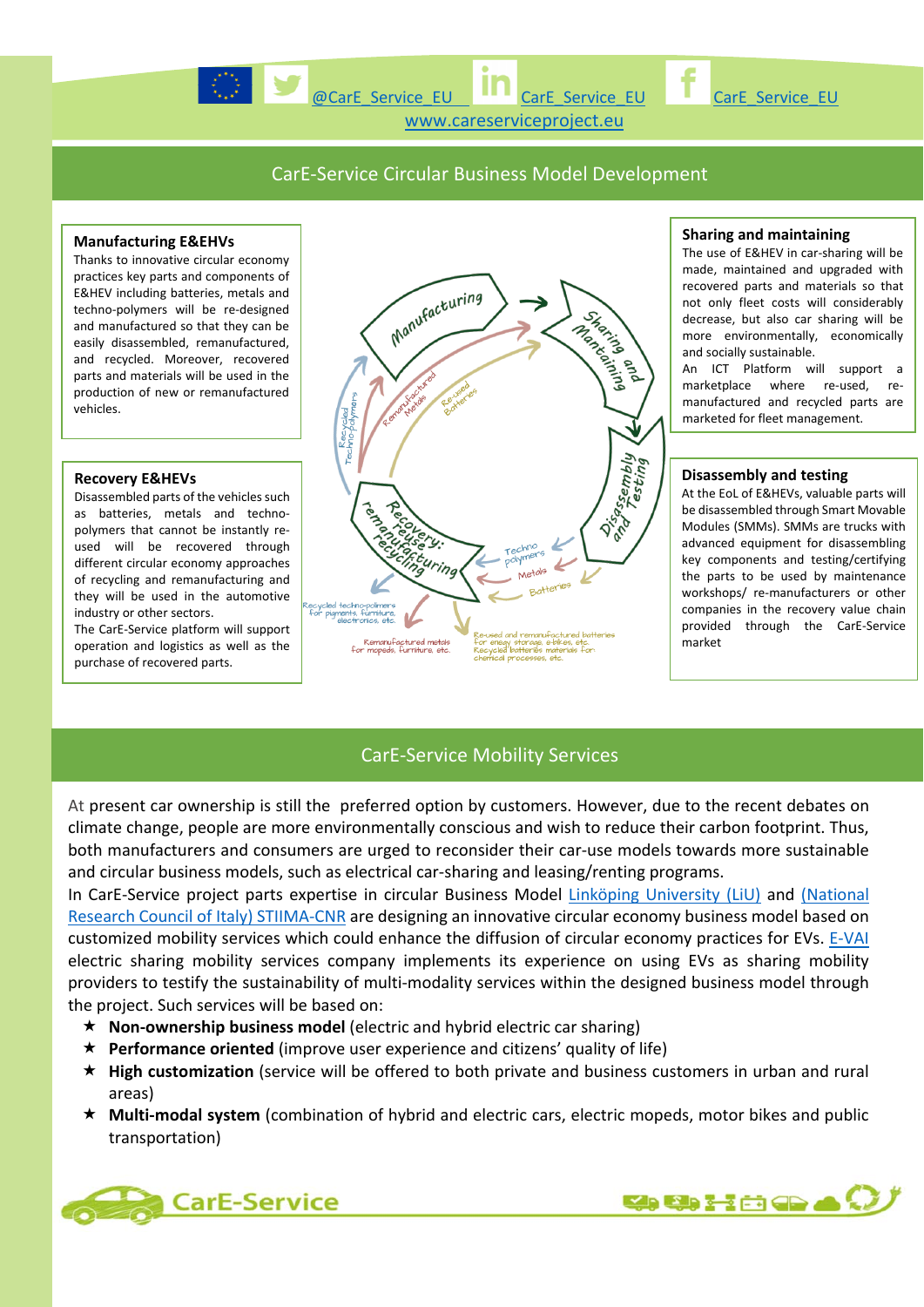#### Circular Economy of Battery Recovery in EVs

The automotive Lithium-ion battery (LIB) pack represents one third of the total cost of an EV and, due to the exponential transition to e‐mobility in recent years, it is starting to attract attention for sustainable EoL management. Many challenges have pushed researchers and companies to study and develop innovative solutions enabling Circular Economy, made attractive by the significant LIBs market demand and the cost of raw materials. In the case of reuse and remanufacturing activities, for example, the possibility to exploit residual properties in other less‐demanding sectors is the main driving factor. This is being achieved despite the current limitations given by the product safety issues and the original pack designs which act as barriers for the disassembly phase, in terms of presence of irreversible joints or inaccessibility of electrodes for components testing. LIB recycling, on the other hand, is advantageous for the recovery of valuable metals (i.e. Cobalt) as secondary raw materials, but is very far from a well‐ defined and optimized technically and economically sustainable process, due to the huge variability of structures and compositions. Recycling also prevents spreading of hazardous substances to the environment.

Within CarE-Service project, all the post-use treatment steps enabling a Circular Economy approach are being investigated by collaboration of partners from **STIIMA-CNR** and **Spanish National** Research Council (CSIC) , in order to develop innovative processes and technologies. Through the battery recovery plan project receives the battery supply supports from Fiat Chrysler Automobiles (FCA) the OEM project partner. The facilitation of reuse and remanufacturing activities started with the analysis of disassembly tasks by Joint Research Center (JRC) and Envirobat Espana expertise and know‐how knowledge, creating Standard Operational Sheets to support a human‐ robot collaboration during battery dismantling from pack level all the way to individual cells. Testing procedures able to balance the industrial requirements with the proper technical accuracy

have been developed in order to estimate the residual LIB properties for second life. This information allows novel SMM that collaboratively investigated by CIA Robatic and IMA technologies, units to supply an automated service, available on site.

Finally, for remanufacturing, re-engineering techniques are being developed with the intention to produce a variation of second life battery prototypes, each specifically designed for different second life application. Also, with the use of common testing techniques, additional flexibility can be applied in the form of varying battery types. The process will also be optimized with the use of human‐robot collaborations and is complemented with a decision support system (DSS) capable of aiding battery redesign based on market needs.

On the other hand, in the battery recovery value chain not only the knowledge and expertise from technological side have been collaboratively investigated but also from market demand and high growing technologies by consulting Avicenne has been inspected as well as maintaining the regulation of the battery responsibility by envisioning the legislation and standards by COBSER partner experienced in collection and transportation of battery EoL.



*Circular Economy of Battery Recovery schematic* 

Read our paper for a complete overview of LIBs recycling here!



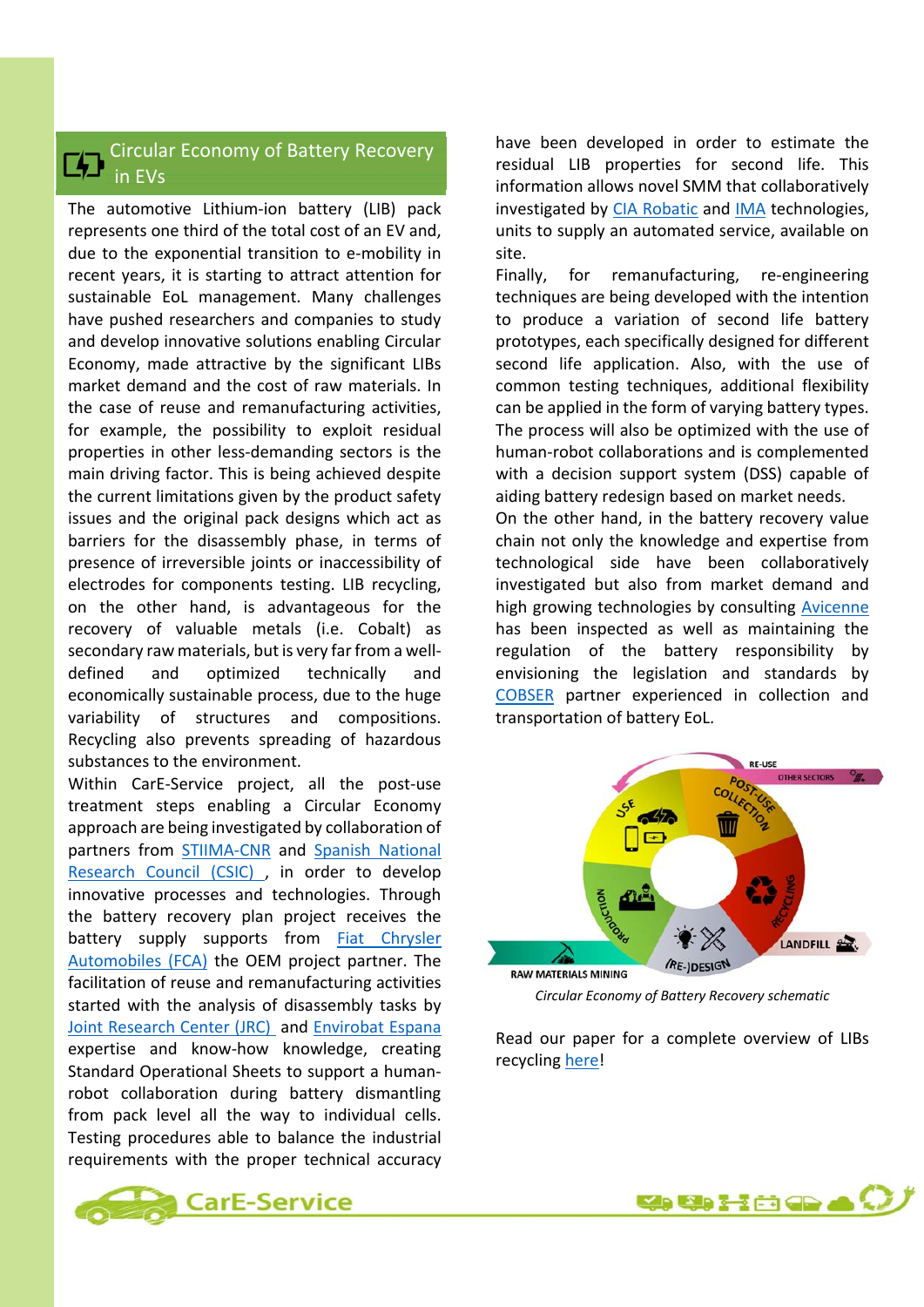#### Circular Economy of Techno‐polymer Components in EVs

Techno‐polymer components which are made of advanced polymers with high mechanical properties and low weight are an important part of EVs. To moderate the increased weight of EVs due to heavy batteries, the percentage of techno‐ polymers in E&HEVs will be higher than in traditional combustion vehicles. Therefore, it is estimated that the techno‐polymer components will increase substantially in the coming years in emobility industry.

RadiciGroup, partner of CarE‐Service project ‐ active in the chemical, engineering plastics and synthetic fiber sectors- developed a solution in which the value of products and materials is maintained for as long as possible. Wastes and resources used are minimized, and when a product reaches the end of its life, it is used again to create further value. The first and fundamental element of this process is the eco‐design of products.

By these bases, in the last years, we have been observing a steadily growing demand for products with a lower environmental impact, which embeds the principles of the circular economy (recycle once they reach EoL).

The post-industrial products were used to develop the technologies to perform the post‐consumer recycling. This latter, performed in an efficient way starting from components dismantled from EoL vehicles, represents the challenge to make possible the circular economy business model. The resultant materials will be applied to produce new components to be reintroduced into the automotive sector, or in others. The recycling for the materials re‐use, to reduce the incineration and the landfill dispersion, represents the strategic objectives for the industries and the institutions. Currently, the feasibility study of the recycling process is in the advanced stage and considers the requirements of the applications where the postconsumer materials are aimed. The final goal will be to promote virtuous recycling, achieving the



Thanks to RadiciGroup **chemical know‐how** and **vertical integration** in these first two years of the European project, the project has been focusing on the most promising recyclable components, as wheel covers and airbags.



*Wheel covers ready to be recycled*

These components are selected considering the disassembly easiness, techno‐polymer weight, and purity. After disassembling, cleaning, and metal separation phases, to characterize the raw materials in input, the main quantity was divided by brands, base polymer and painted or not painted components. This activity was performed in order to reduce the properties variability of the post‐consumer recycled material and to preserve the material performances in its second life. Until now, after numerous raw materials analysis and formulation tunings, five different (and tested) products have been achieved and the next challenge is to find ten applications.

#### Circular Economy of Metal Parts in EVs

Electrical and Hybrid Electric Vehicles (E&HEVs) are made of several types of reusable metallic parts and components which account for 60‐70% of the vehicle weight. According to the current state of the art, car bodies are conventionally recycled. However, recycling is an energy intensive process and fairly costly. This means that the car bodies are pressed into a cuboid after the interior has been removed by the car dismantler. This process step is



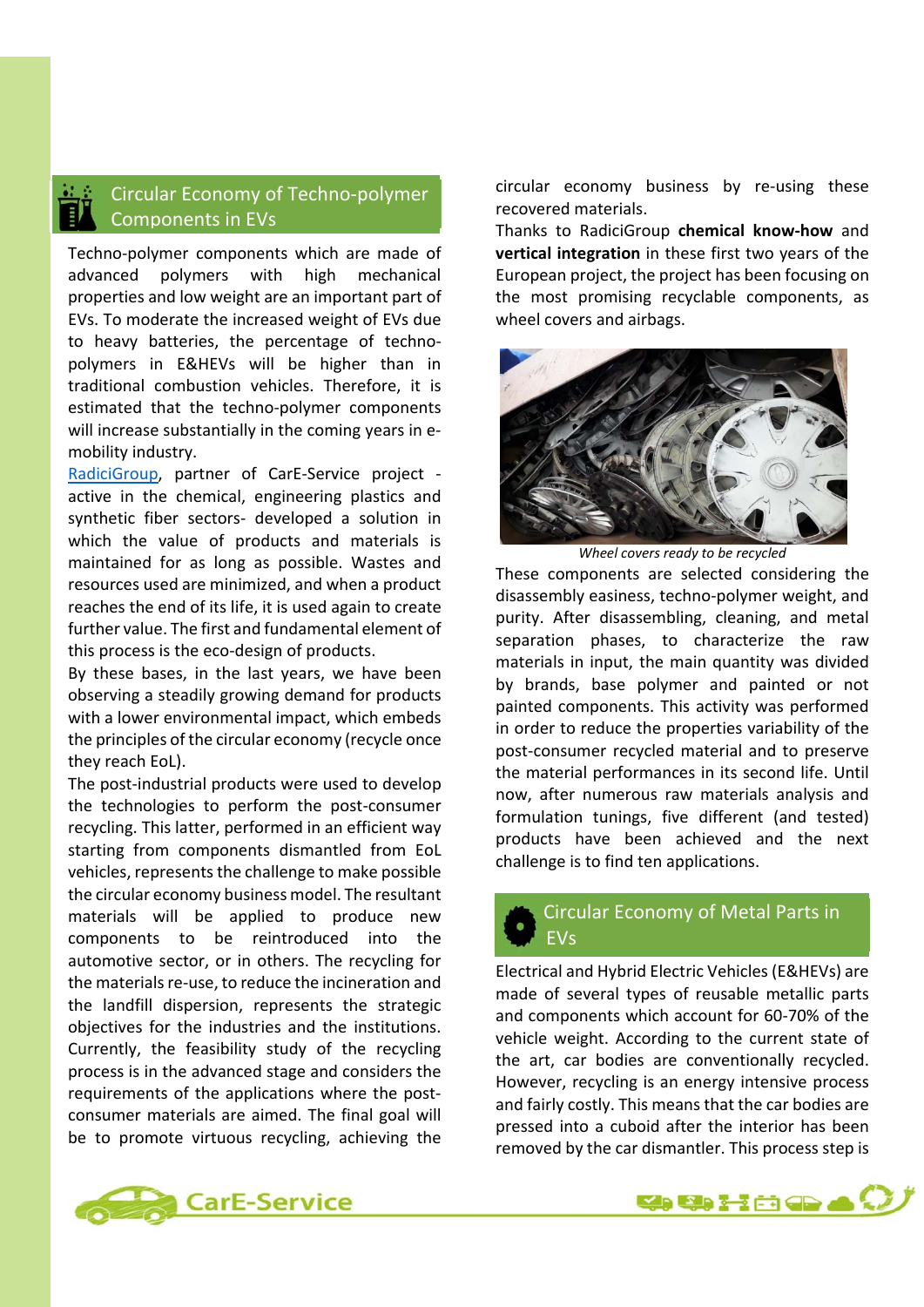known as compaction. After compaction, the pressed cubes are transported to fractionation. In this process, the cubes are shredded and ferrous metals are separated from non‐ferrous and synthetic materials. The obtained pure scrap‐metal is transported to the steelworks, melted down, casted into a slab and rolled into a coil. The coil is transported to the OEM and supplier companies and further processed into new car bodies.

In order to save energy and thus to reduce the **emission of greenhouse gases, strategies for** remanufacturing car bodies are being developed as part of the CarE-Service project by Fraunhofer expertise.

One objective is the technological development of disconnectable joints in body construction, which fulfil the economic requirements of the OEM, should enable the non‐destructive dismantling of bodies. Established disconnectable joints are primarily screws and bolts. Due to the complex assembly, the optical requirements of the bodywork as well as the high costs, screws were replaced by largely welding, soldering, gluing and riveting in car body construction years ago. The only way of disconnecting of welded and rivet joints is by damaging the components.

aser brazing is a joining technology that has been established in bodywork for many years. Due to the high seam quality, the high connection strength, the very good reproducibility as well as the good automatability, laser brazing is established in the automotive industry. Hard solders (e.g. CuSi3, CuAl8 or similar) are generated at joining temperatures of about 900‐950 °C by laser processing optics. Due to the significantly higher melting temperature of steel (about 1600°C), it results in a process window of approx. 1200‐1500 ° C in which the brazed seem can be liquefied and removed without significantly damaging the steel components.



#### *Schematic representation of the process*

In order to be able to carry out this process economically, a special laser processing optic is being developed by Fraunhofer IWU laboratory in the CarE‐Service project. The soldering seam is heated up to the melting temperature by a focused laser beam and the liquefied solder is blown out through a gas nozzle. The process is supported by a temperature‐dependent regulation of the laser power. Since the processing optics can be guided by an industrial robot, the process can be designed to be very flexible.

#### CarE‐Service Smart Movable Modules (SMMs)

The Smart Movable Modules (SMMs) are one of the most innovative ideas of CarE-Service project. SMMs are trucks equipped with robots and advanced equipment which consist of **disassembly SMM**, for dismantling the battery of the electric vehicle as well as **testing and certification SMM** for testing the quality of dismantled battery, metal and techno‐polymer parts.

SMMs are smart and through communication with the sensors integrated in the vehicle they will scan and retrieve data on the use condition of the vehicle. This way, they plan and optimize the disassembly and testing process.

The technology developed through the modules are being carried out by partners CIA to design the robots for disassembly and IMA to manage the



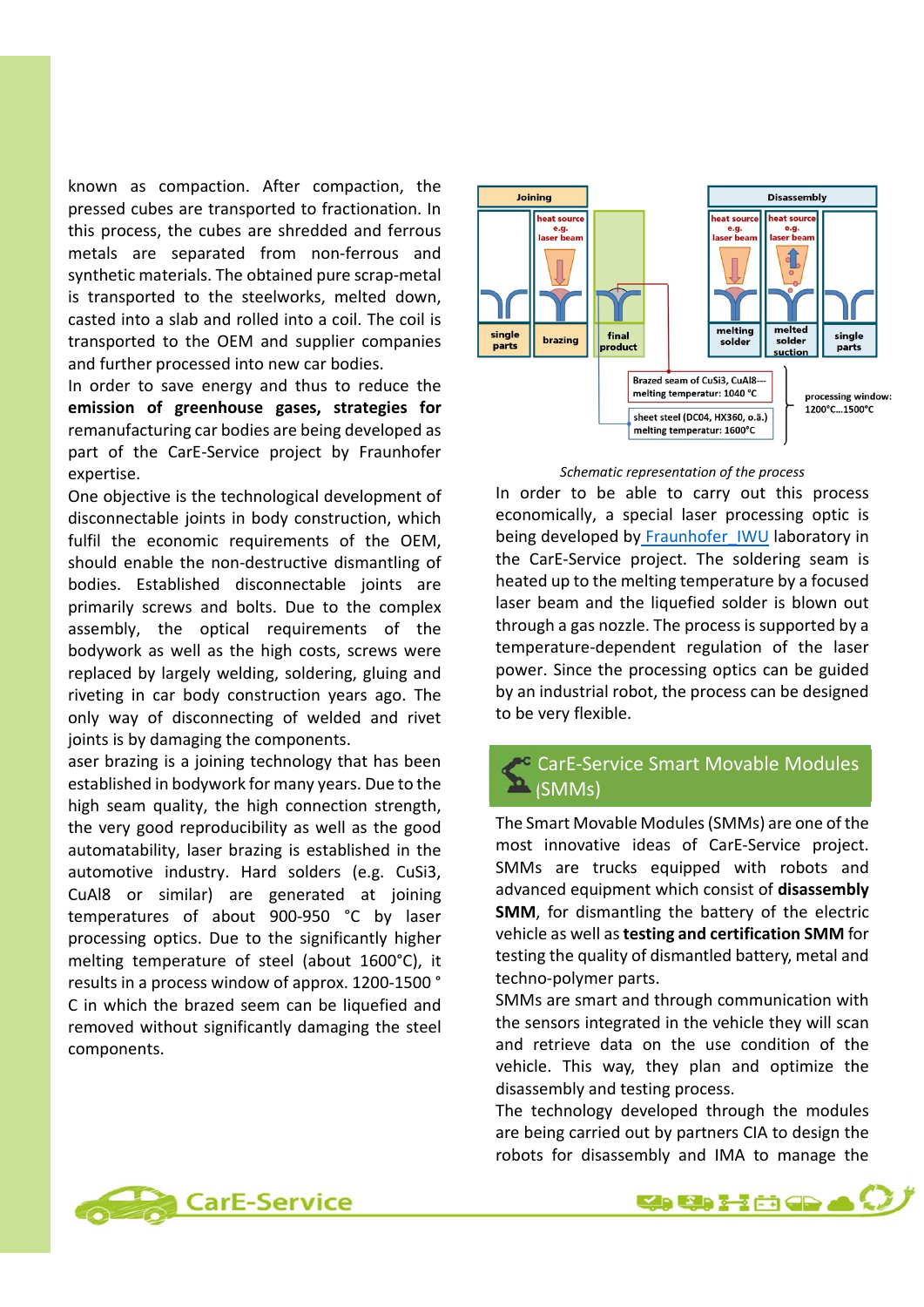testing requirements for the EoL disassembled EVs parts.

SMMs will be connected in the cloud with the CarE‐ Service platform, so that the availability of disassembled and tested parts could be shown for re‐use, remanufacturing and recycling.



#### CarE‐Service ICT Platform

The marketplace is the central component of the ICT platform, where the demand for used, remanufactured and recycled parts and materials of EVs meets the supply. Through the Platfom, the companies in charge of EVs EoL management are able to book a disassembly SMM and, with its service, extract the valuable components out of an EoL EV, test them with the support of a testing SMM and make them available for sale in the marketplace. The products are characterized, and can be sold for second use, remanufacturing, recycling and so on, according to their properties and customer requirements. Buyers can enter the marketplace, see the available products, buy tested products, request for non‐offered products, and request for shipping for the products they buy.

The CarE-Service ICT-platform is formed by different IT products.

The main components are the following:

• The marketplace,

• The SMM client application (for both dismantling and testing SMM),

• The SMM booking application,

• The logistic component, responsible for the shipment of the goods which are traded in the marketplace.

Software implementation is being carried out by Circular Economy Solutions GmbH (C‐ECO) and Prodigentia SA (PROD), two partners with expertise in circular economy software solutions.

The marketplace, the logistic module and the client application of the dismantling SMM are in the final stages of development and partially completed while the SMM booking application, the client





*ICT Platform Design* 

#### What's next in CarE-Service?

- $\star$  Identification of stakeholder's groups and the collaboration in the project
- $\star$  Battery position paper with the updating results
- $\star$  New and advanced technologies developed through metal non‐structural parts



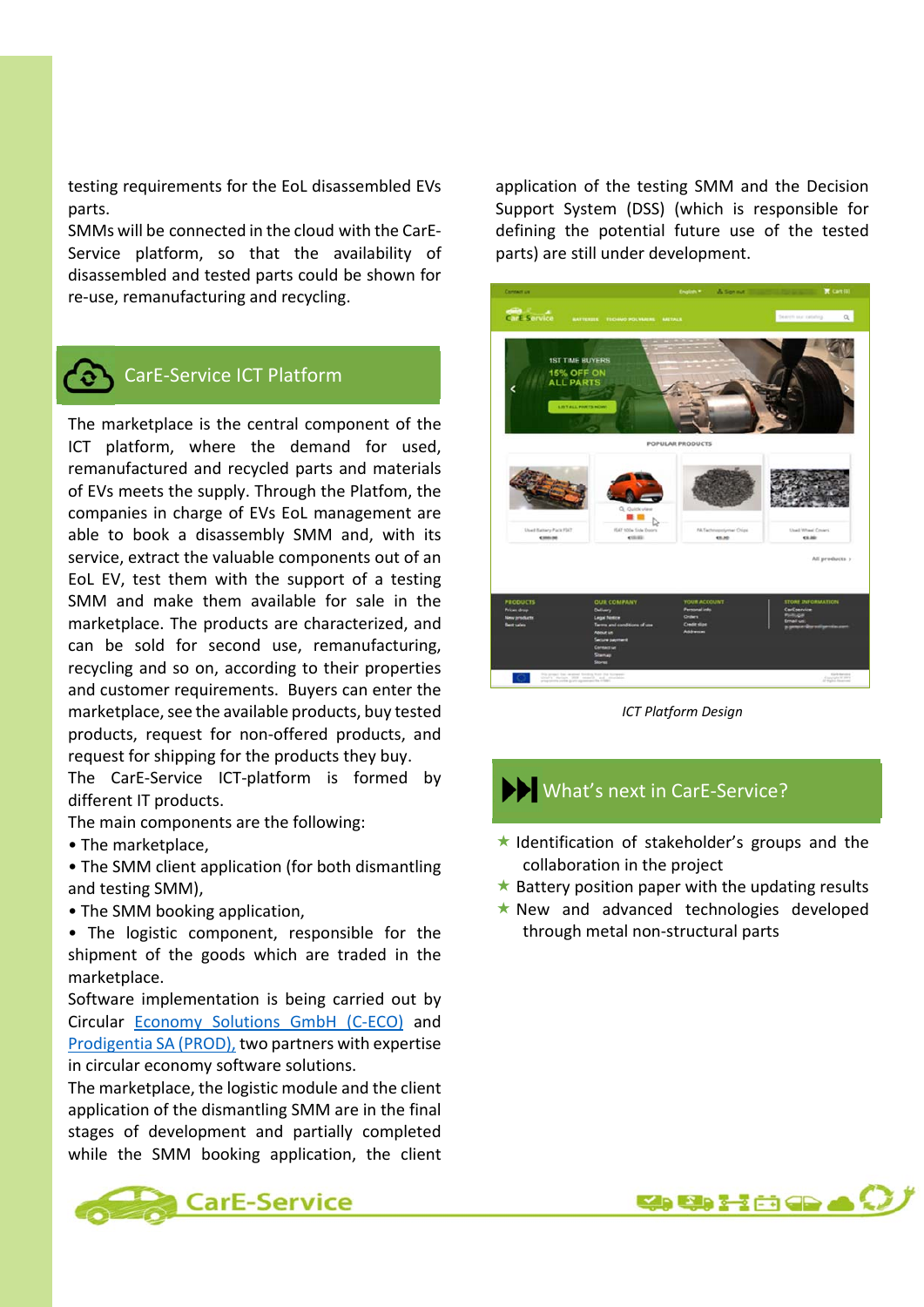#### The CarE‐Service Project Impacts



The project will generate **economic impacts** by creating:

‐ markets for new mobility services and market for hybrid and electric vehicles;

‐ new recovery/recycling businesses in the automotive sector and in other sectors;

‐ new reusing/recycling technologies;



It will generate positive **environmental impacts** due to:

‐ the introduction of systemic reuse/recycling practices for hybrid and electric vehicles;

‐ the use of hybrid and electric vehicles waste in other recycling chain outside automotive;

‐ the wider diffusion of hybrid and electric vehicles in substitution to traditional combustion vehicles.



Finally, the project will generate significant **strategic impacts** since Europe will have the possibility to:

- ‐ become a global leader in recycling hybrid and electric vehicles;
- ‐ become a global leader in reuse and recycling technologies;

‐ contribute to a cultural change in the direction of more sustainable transportation and improve the quality of life of citizens.